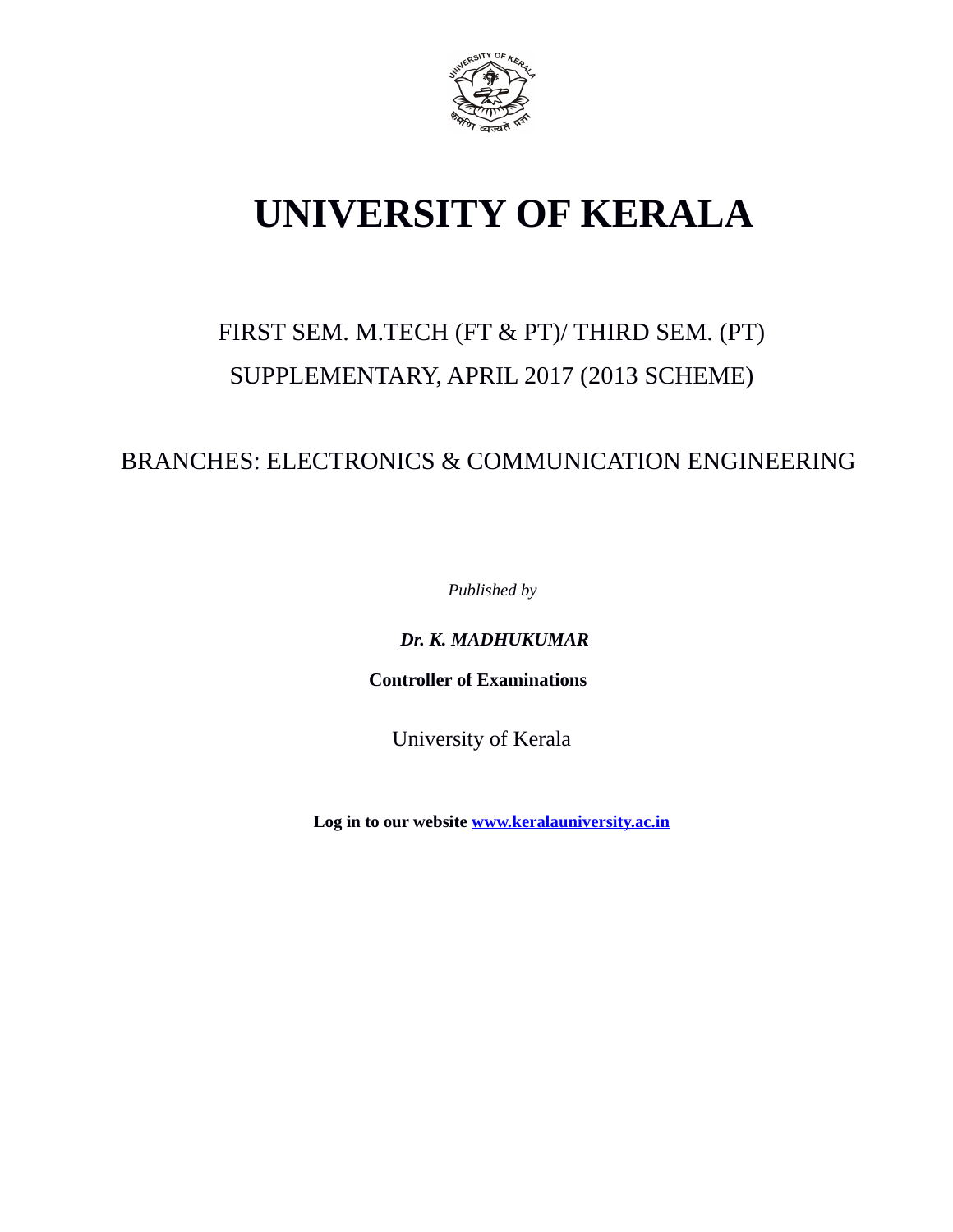## **UNIVERSITY OF KERALA**

## *Results of First Sem. M.Tech (FT & PT)/ Third Sem. (PT) Supplementary (Electronics & Communication Engineering branch only), April 2017 (2013 Scheme)*

- 1. The following is the provisional list of successful candidates in the First Sem. M.Tech (FT & PT)/ Third Sem. (PT) Supplementary, April 2017 (2013 Scheme) (Electronics & Communication Engineering branch only) held in June 2017.
- 2. The total GPA secured by each successful candidate is shown against the candidate code.
- 3. Mark sheet will be issued to the respective centres on or before 20/01/2018.
- 4. Mark list will not be issued to those whose fees are not yet remitted to the University.
- 5. The Mark lists will not be issued to the candidates in respect of whom there are defects to be rectified.
- 6. Results of those candidates who have not produced their eligibility certificates have been withheld.
- 7. The last date for receipt of applications for scrutiny is 11/01/2018.
- 7. Candidates can make use of draft mark lists available in University Website for submitting applications for scrutiny.
- 8. The results will be available on www.keralauniversity.ac.in

**University Buildings, Dated: 04/01/2018**

**Thiruvananthapuram Controller of Examinations**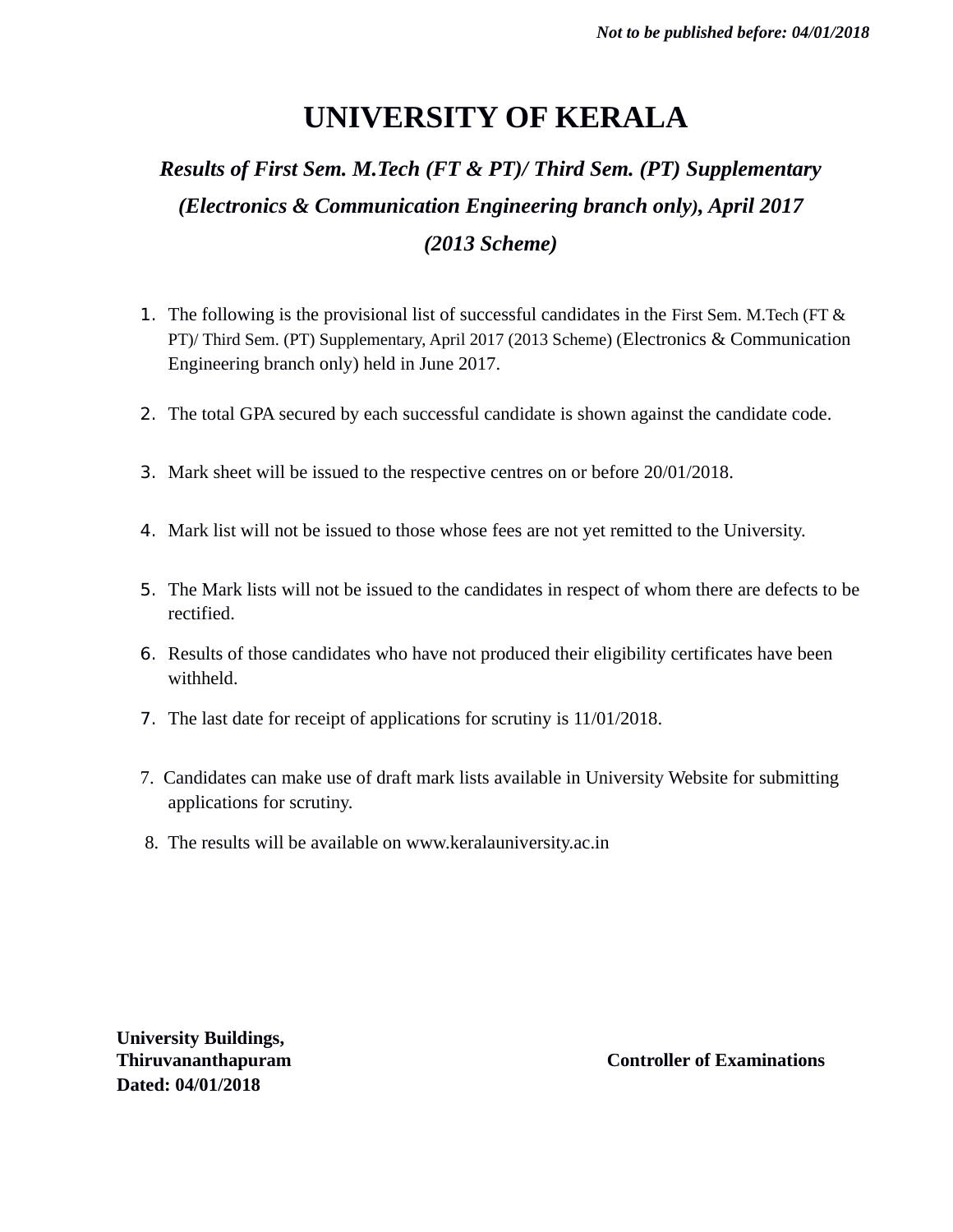## **UNIVERSITY OF KERALA**

## **Syndicate-in-Circulation**

#### *The provisional results of successful candidates of the First Sem. M.Tech (FT & PT)/ Third Sem. (PT) Supplementary, April 2017 (2013 Scheme) (Branch: Electronics & Communication Engineering) as declared by the Board of Examiners is given below:*

## **Post Graduate Courses in Affiliated Colleges (Semester Scheme)**

| Month & Year of Exam.: April 2017<br>Semester: 1 |                                                         |                 |              |                |                           |   |    |        |  |  |  |
|--------------------------------------------------|---------------------------------------------------------|-----------------|--------------|----------------|---------------------------|---|----|--------|--|--|--|
| Exam.<br>Code                                    | Name of the Programme                                   | No. of Students |              |                | Students Classified<br>as |   |    | Pass % |  |  |  |
|                                                  |                                                         | Regist<br>ered  | Appear<br>ed | Passed         | D                         | I | II |        |  |  |  |
| 71413104                                         | M Tech ECE - Microwave and TV<br>Engineering (PT)       | 9               | 6            | 4              |                           |   |    | 66.67  |  |  |  |
| 72913104                                         | M Tech ECE - Applied Electronics and<br>Instrumentation | 7               | 6            | 4              |                           |   |    | 66.67  |  |  |  |
| 73013104                                         | M Tech ECE - Microwave and TV<br>Engineering            | 5               | 5            | 4              |                           |   |    | 80.00  |  |  |  |
| 74313104                                         | M Tech ECE - Signal Processing                          | 14              | 13           | 10             |                           |   |    | 76.92  |  |  |  |
| 74413104                                         | M Tech ECE - Telecommunication<br>Engineering           | 3               | 3            | $\mathfrak{p}$ |                           |   |    | 66.67  |  |  |  |
| 75113104                                         | M Tech ECE - Signal Processing (PT)                     | 1               | 0            | 0              |                           |   |    | 0.00   |  |  |  |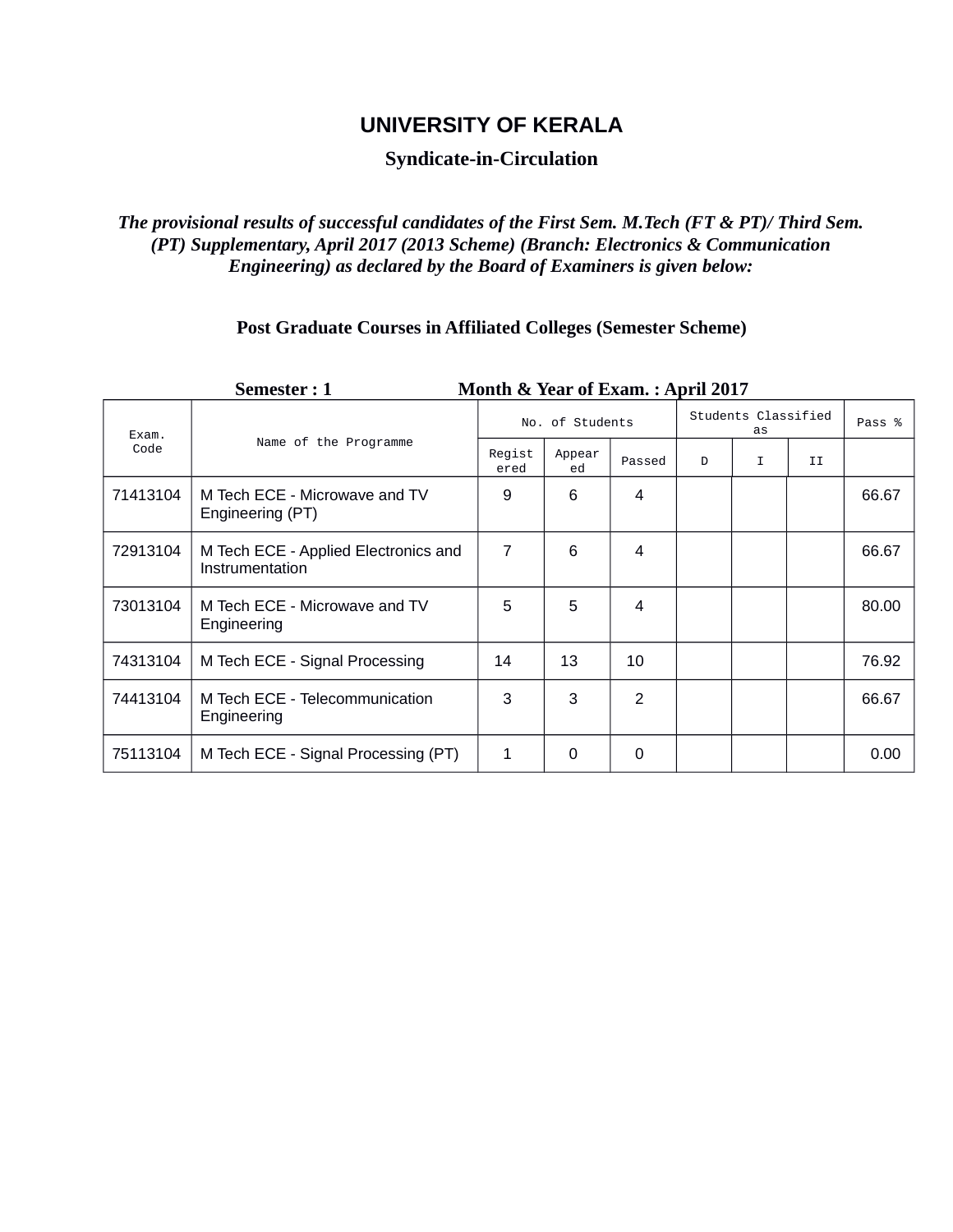| Semester : 3<br>Month & Year of Exam. : April 2017 |                                                   |                 |              |        |                           |  |    |        |
|----------------------------------------------------|---------------------------------------------------|-----------------|--------------|--------|---------------------------|--|----|--------|
| Exam.<br>Code                                      | Name of the Programme                             | No. of Students |              |        | Students Classified<br>as |  |    | Pass % |
|                                                    |                                                   | Regist<br>ered  | Appear<br>ed | Passed | D                         |  | II |        |
| 71413303                                           | M Tech ECE - Microwave and TV<br>Engineering (PT) | 12              | 9            | 4      |                           |  |    | 44.44  |
| 75113303                                           | M Tech ECE - Signal Processing (PT)               | 5               | 4            | 2      |                           |  |    | 50.00  |

**Semester : 3 Month & Year of Exam. : April 2017**

The result may be approved. It is proposed to publish the result on 04/01/2018.

**Controller of Examinations**

University Buildings, Thiruvananthapuram Dated: 04/01/2018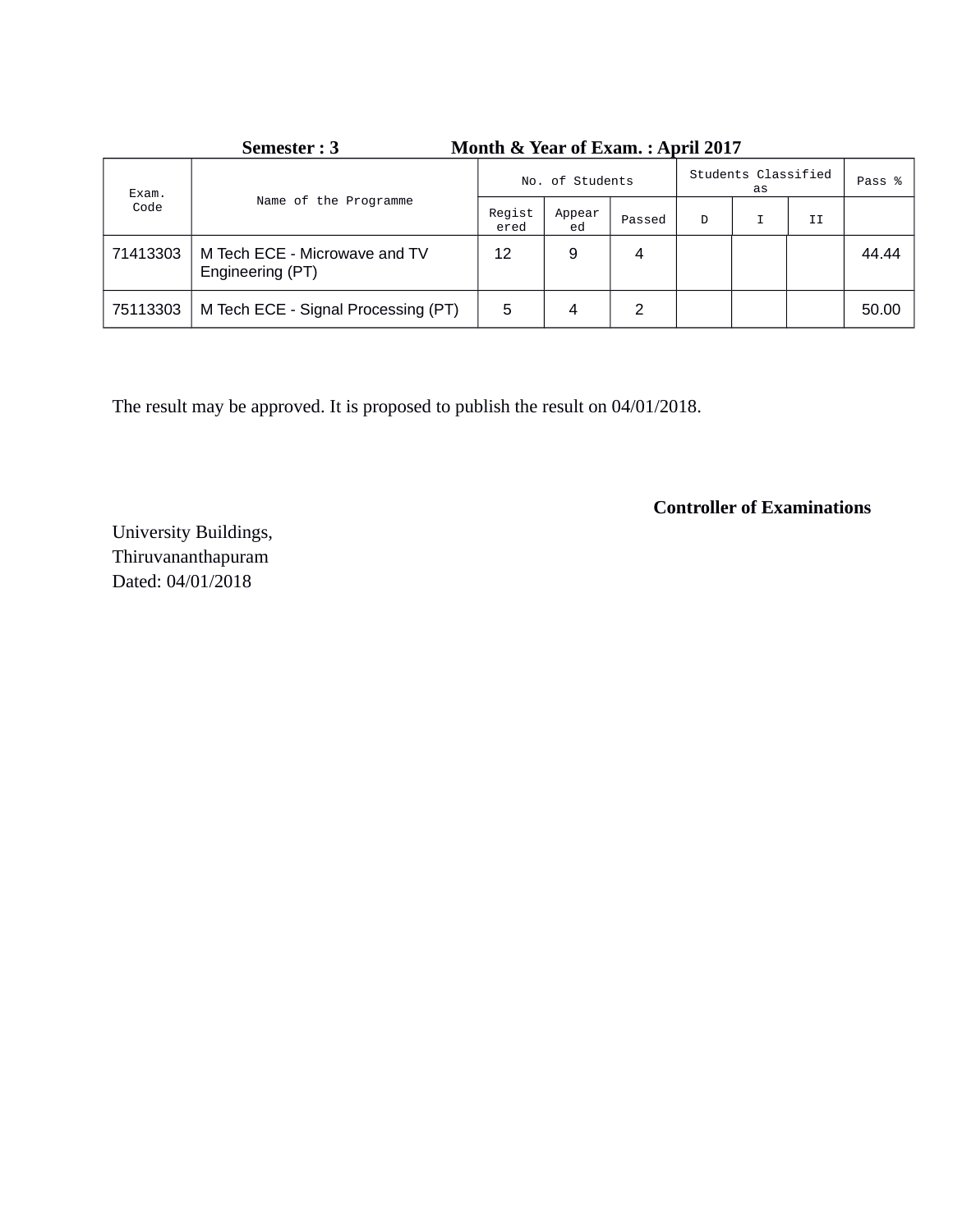## **M Tech ECE - Microwave and TV Engineering (PT) (714)**

- 1 Advanced Digital Signal Processing (TMC 1001)
- 2 Advanced Digital Communication (TMC 1002)
- 3 Optical Communication Systems (TMC 1003)
- 4 Communication Systems & Optics Lab (TMC 1101)

#### **M Tech ECE - Applied Electronics and Instrumentation (729)**

- 1 Mathematical Methods for Electronics (TAM 1001)
- 2 Advanced Digital Signal Processing (TMC 1001)
- 3 Instrumentation System Design (TAC 1001)
- 4 Non Linear and Adaptive Control Systems (TAC 1002)
- 5 CMOS Circuit Design (TAC 1003)
- 6 Advanced Digital System Design (TAC 1004)
- 7 Instrumentation & Control System Lab (TAC 1101)
- 8 Seminar (TAC 1102)

#### **M Tech ECE - Microwave and TV Engineering (730)**

- 1 Mathematical Methods for Communication (TMM 1001)
- 2 Advanced Digital Signal Processing (TMC 1001)
- 3 Advanced Digital Communication (TMC 1002)
- 4 Optical Communication Systems (TMC 1003)
- 5 Randam Processes and Applications (TSC 1001)
- 6 Antenna Theory & Design (TMC 1005)
- 7 Communication Systems & Optics Lab (TMC 1101)
- 8 Seminar (TMC 1102)

#### **M Tech ECE - Signal Processing (743)**

- 1 Linear Algebra for Signal Processing (TSM 1001)
- 2 Random Processes & Applications (TSC 1001)
- 3 Advanced Digital Communication (TMC 1002)
- 4 DSP System Design (TSC 1002)
- 5 Digital Filter Design & Applications (TSC 1003)
- 6 Multirate Systems and Wavelets (TSC 1004)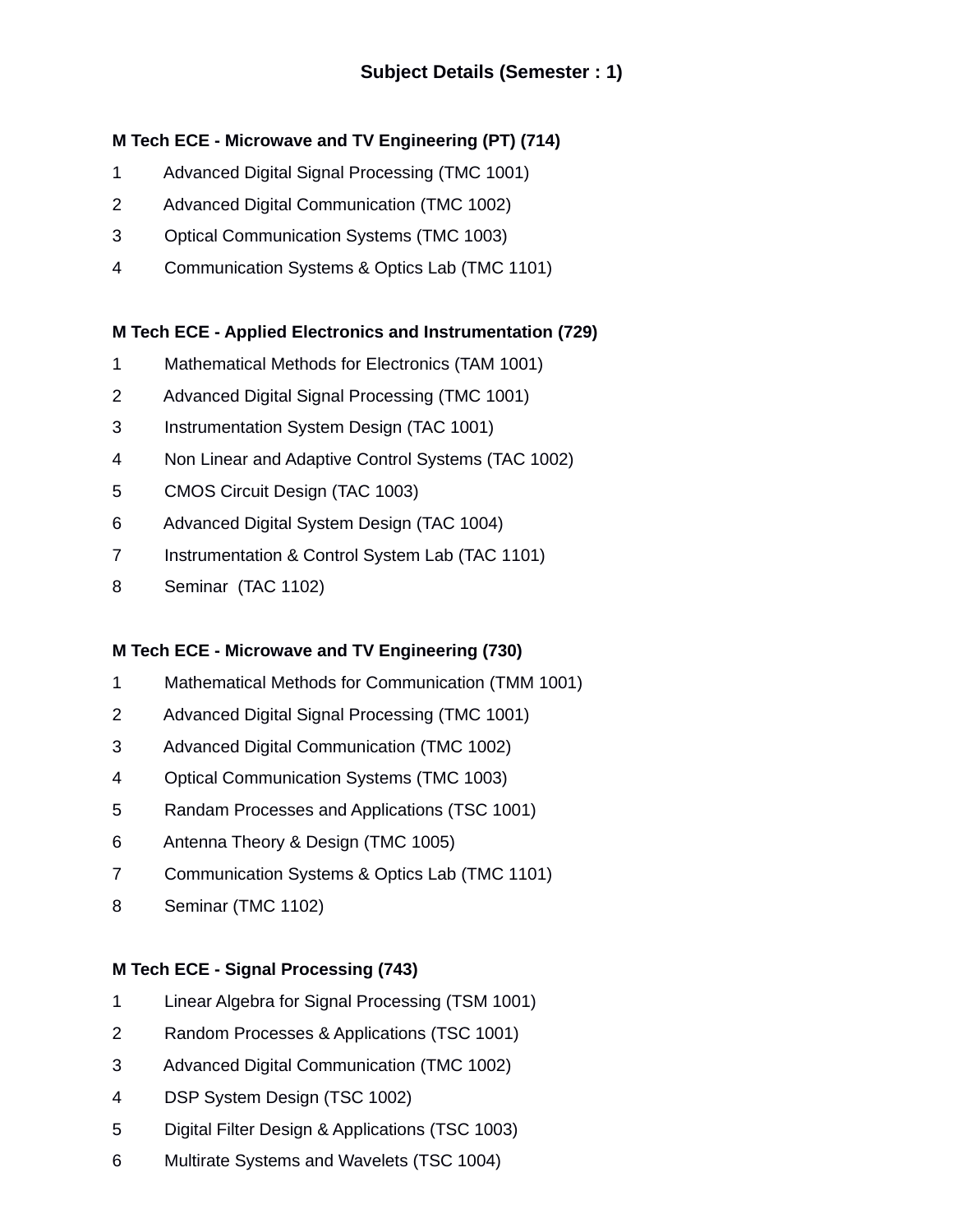- 7 DSP Systems Lab (TSC 1101)
- 8 Seminar (TSC 1102)

### **M Tech ECE - Telecommunication Engineering (744)**

- 1 Linear Algebra (TTM 1001)
- 2 Advanced Digital Signal Processing (TMC 1001)
- 3 Advanced Digital Communication (TMC 1002)
- 4 Random Processes and Applications (TSC 1001)
- 5 Advanced Optical Communication (TTC 1005)
- 6 Wireless Communication and Networks (TTC 1006)
- 7 Telecommunication Lab I (TTC 1101)
- 8 Seminar (TTC 1102)

### **M Tech ECE - Signal Processing (PT) (751)**

- 1 Linear Algebra for signal Processing (TSM 1001)
- 2 Random Processes and Applications (TSC 1001)
- 3 Multirate Systems and Wavelets (TSC 1004)
- 4 DSP Systems Lab (TSC 1101)

## **Subject Details (Semester : 3)**

#### **M Tech ECE - Microwave and TV Engineering (PT) (714)**

- 1 Mathematical Methods for Communication (TMM-1001)
- 2 Randam Processes and Application (TSC-1001)
- 3 Antenna and Design (TMC-1005)
- 4 Seminar (TMC-1102)

#### **M Tech ECE - Signal Processing (PT) (751)**

- 1 Advanced Digital Communication (TMC 1002)
- 2 DSP System Design (TSC 1002)
- 3 Digital Filter Design & Applications (TSC 1003)
- 4 Seminar (TSC 1102)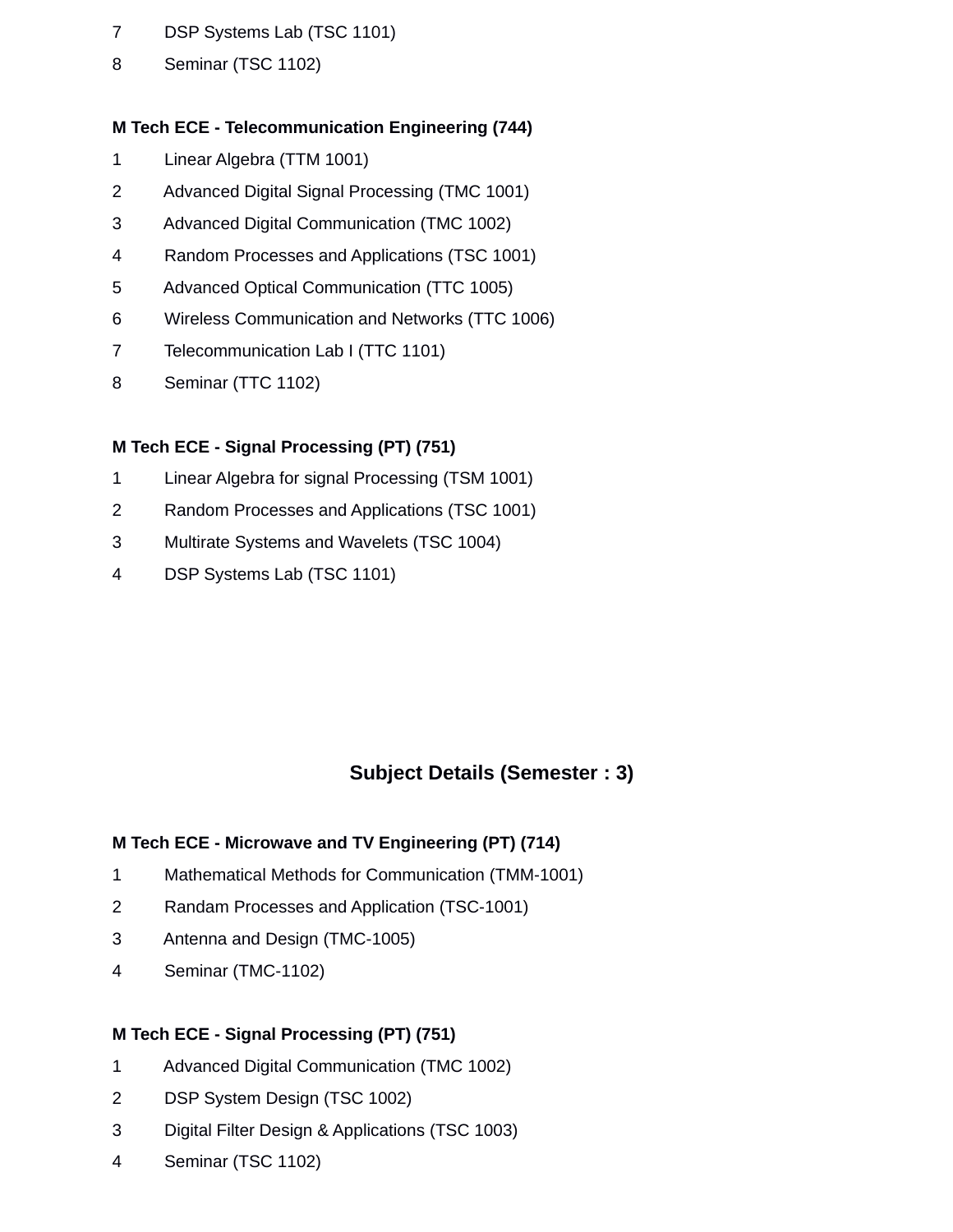**Semester I**

**College Code : 400**

#### **College of Engineering, Thiruvananthapuram**

#### **M Tech ECE - Microwave and TV Engineering (PT)(714)**

Semester Pass 14400002(7.8) 005(7.7) 008(7.6) 012(7.5) Passed in Parts

14400013(2) 014(1,2)

#### **M Tech ECE - Applied Electronics and Instrumentation(729)**

Semester Pass 13400007(7)

#### **M Tech ECE - Microwave and TV Engineering(730)**

Semester Pass 14400003(7.14)009(7.19)

#### **M Tech ECE - Signal Processing(743)**

Semester Pass 14400003(8) 009(7.8)

**College Code : 406**

#### **LBS Institute of Technology for Women, Pujappura**

#### **M Tech ECE - Signal Processing(743)**

Semester Pass 14406010(7.28)014(6.85) 017(6.85) 021(6.57) Passed in Parts 14406015(1) 13406023(1,2)

**College Code : 407**

#### **Marian College of Engineering & Technology, Thiruvananthapuram**

#### **M Tech ECE - Signal Processing(743)**

Semester Pass

14407001(7.66)002(7.14)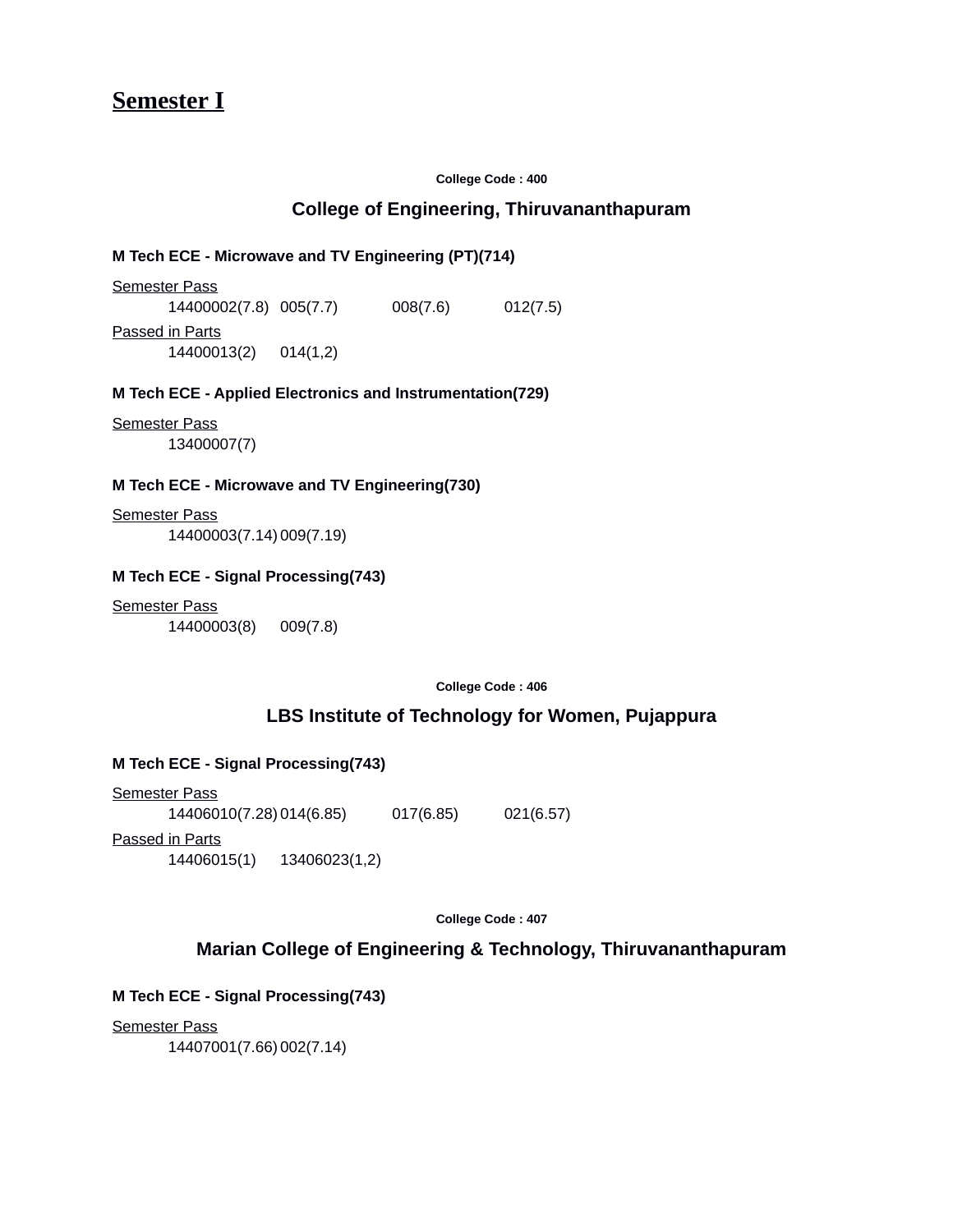### **Mar Baselios College of Engineering & Technology, Nalanchira**

**M Tech ECE - Signal Processing(743)**

Semester Pass 14408002(6.61)

#### **M Tech ECE - Telecommunication Engineering(744)**

Semester Pass 14408012(7.14)13408012(7.19) Passed in Parts 14408017(4)

**College Code : 413**

#### **Lourdes Matha College of Science & Technology, Kuttichal**

#### **M Tech ECE - Applied Electronics and Instrumentation(729)**

Passed in Parts 14413010(1)

**College Code : 415**

#### **Muslim Association College of Engineering, Venjaramoodu**

#### **M Tech ECE - Microwave and TV Engineering(730)**

Semester Pass 13415001(7.61)013(7.47)

**College Code : 416**

#### **Younus College of Engineering, Vadakkevila, Kollam**

#### **M Tech ECE - Applied Electronics and Instrumentation(729)**

**Semester Pass** 

14416006(7.38)009(7.57)

**College Code : 428**

#### **Rajadhani Institute of Engineering And Technology, Alamcode, Attingal**

#### **M Tech ECE - Applied Electronics and Instrumentation(729)**

Semester Pass 14428002(7.71)